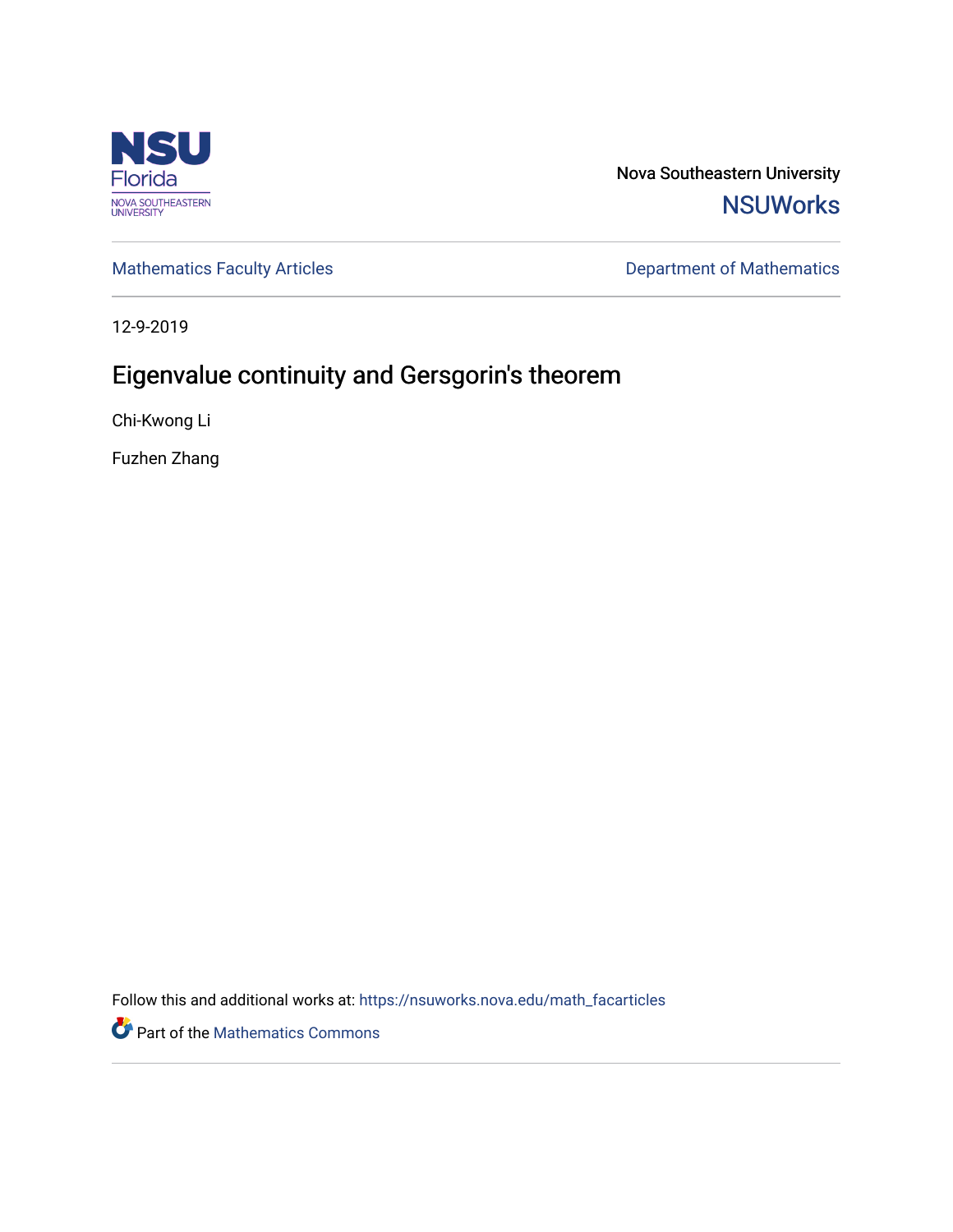# EIGENVALUE CONTINUITY AND GERŠGORIN'S THEOREM<sup>\*</sup>

CHI-KWONG LI† AND FUZHEN ZHANG‡

Abstract. Two types of eigenvalue continuity are commonly used in the literature. However, their meanings and the conditions under which continuities are used are not always stated clearly. This can lead to some confusion and needs to be addressed. In this note, the Geršgorin disk theorem is revisited and the issue concerning the proofs of the theorem by continuity is clarified.

Key words. Eigenvalue continuity, Geršgorin disk theorem, Root continuity.

AMS subject classifications. 15A18, 65F15.

1. Introduction. In his seminal paper in 1931 [\[9\]](#page-7-0), Geršgorin presented an important result about the localization of the eigenvalues of matrices. He showed that (1) all eigenvalues of a square matrix lie in the union of the later so-called Gersgorin disks and  $(2)$  if some, say m, of the disks are disjoint from the remaining disks, then the union of these  $m$  disks contains exactly  $m$  eigenvalues (counted with algebraic multiplicities). The result was named after Geršgorin as the Geršgorin disk theorem due to its importance and applications for estimating and localizing eigenvalues.

Let  $A = (a_{ij})$  be an  $n \times n$  complex matrix and let  $r_i = \sum_{j \neq i} |a_{ij}|$ ,  $i = 1, ..., n$ . The set  $D_i = \{z \in$  $\mathbb{C}: |z - a_{ii}| \leq r_i$  is referred to as a Geršgorin disk of A. Let  $A_0$  be the diagonal matrix that has the same main diagonal as  $A$ . Geršgorin proved the second part of his theorem by considering the matrix  $A(t) = A_0 + t(A - A_0), t \in [0, 1],$  and letting t increase continuously from 0 to 1. Intuitively, the concentric Geršgorin disks of  $A(t)$  centered at  $a_{ii}$   $(i = 1, \ldots, n)$  get larger and larger as t increases from 0 to 1. He stated that "Since the eigenvalues of the matrix depend continuously on its elements, it follows that m eigenvalues must always lie in the disks ...". Geršgorin used as a fact without justification that *eigenvalues* are continuous functions of the entries of matrices.

Such a statement is often seen in the literature when it comes to the proof of the second part of the Geršgorin disk theorem. For instance, here are a few widely-cited and comprehensive references. In the first edition of Horn and Johnson's book Matrix Analysis [\[12\]](#page-7-1), page 345, it asserts that "the eigenvalues are continuous functions of the entries of A (see Appendix D)...", in Rahman and Schmeisser's Analytic Theory of Polynomials [\[22\]](#page-7-2), page 55, it states that "The eigenvalues of  $A(t)$  are continuous functions of t ...", in Varga's Geršgorin and His Circles [\[27\]](#page-7-3), page 8, it is written that "the eigenvalues  $\lambda_i(t)$  of  $A(t)$  also vary continuously with  $t \ldots$ ", and in Wilkinson's The Algebraic Eigenvalue Problem [\[28\]](#page-7-4), page 72, it says that "the eigenvalues all traverse continuous paths".

What does it really mean to say that eigenvalues are continuous functions? Geršgorin's proof by continuity may lead one to imagine continuous curves of the eigenvalues evolving on the complex plane, or one may trace the curves continuously. But that is not as easy as it sounds. First, ordering eigenvalues with a

<sup>∗</sup>Received by the editors on September 20, 2019. Accepted for publication on November 6, 2019. Handling Editor: Roger A. Horn. Corresponding Author: Fuzhen Zhang.

<sup>†</sup>Department of Mathematics, College of William and Mary, Williamsburg, VA 13185, USA (ckli@math.wm.edu).

<sup>‡</sup>Department of Mathematics, Nova Southeastern University, Fort Lauderdale, FL 33314, USA (zhang@nova.edu).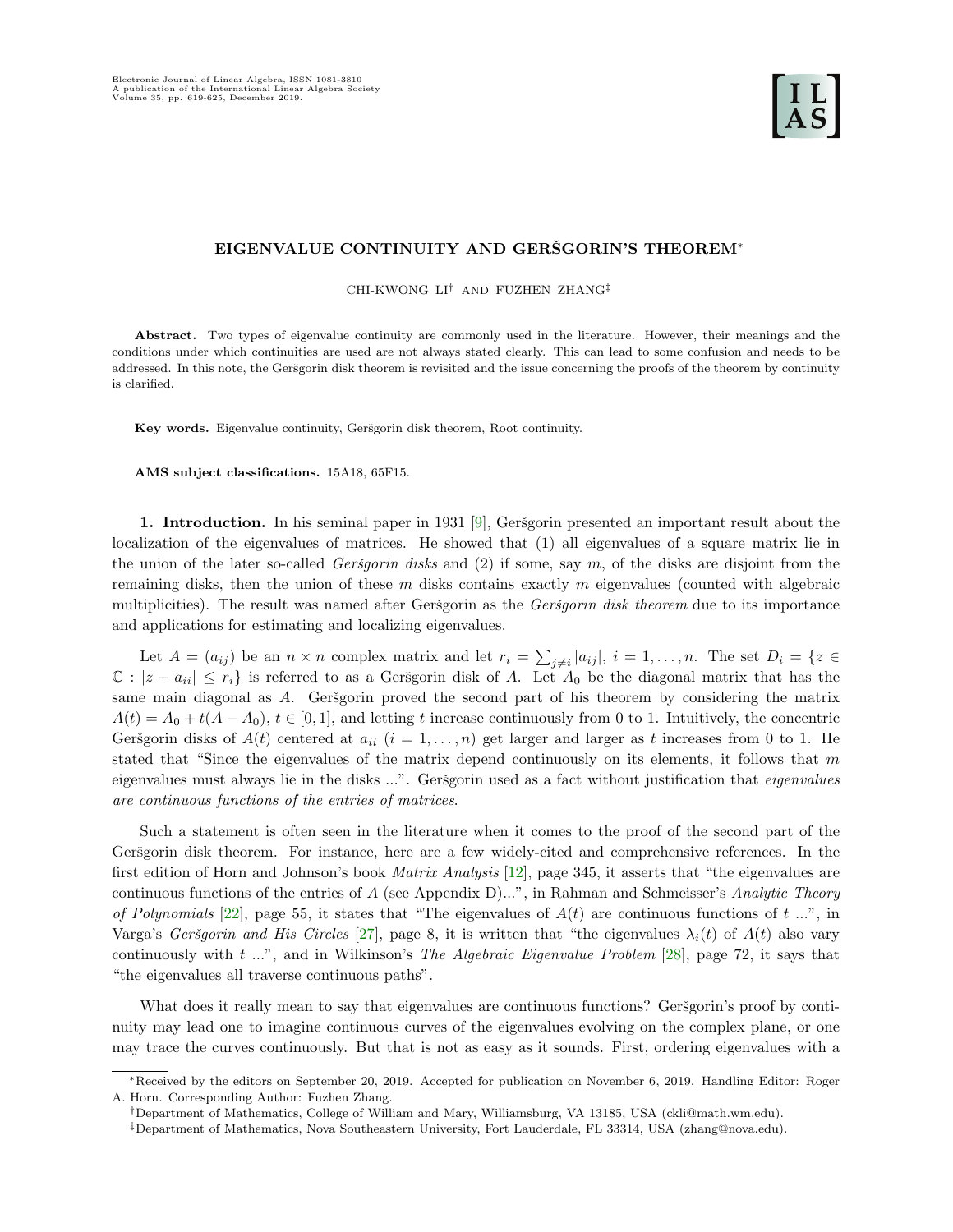### Chi-Kwong Li and Fuzhen Zhang 620



parameter can be tricky and difficult; second, the eigenvalue curves may merge (or split) and the algebraic multiplicities of eigenvalues can change as the parameter varies.

<span id="page-2-0"></span>EXAMPLE 1. Let  $A(t) = \begin{pmatrix} 0 & t \\ t & 0 \end{pmatrix}$ ,  $t \in [-1, 1]$ . Each t produces a set of two eigenvalues. How does one order the eigenvalues as functions of t? It is natural to order the eigenvalues of  $A(t)$  as  $\lambda_1(t) = t$ ,  $\lambda_2(t) = -t$ . Notice that  $A(t)$  is real symmetric. For real symmetric (or complex Hermitian) matrices, we usually want the eigenvalues to be in a non-increasing (or non-decreasing) order. So we would order the eigenvalues as  $\mu_1(t) = |t| \ge \mu_2(t) = -|t|.$  (Unlike  $\lambda_1(t)$  and  $\lambda_2(t)$ ,  $\mu_1(t)$  and  $\mu_2(t)$  are not differentiable. Of course, there are infinitely many ways to parameterize the eigenvalues as non-continuous functions.)

The eigenvalues in Example [1](#page-2-0) are parameterized as continuous functions of  $t$ . Is this always possible? The answer is yes for t on a real interval (but why? see Theorem [3\)](#page-4-0) and no for t on a complex domain containing the origin (see Example [2\)](#page-3-0).

Geršgorin's original proof by continuity is more like "hand-waving" than a rigorous proof and it has led to some confusion or ambiguity [\[8\]](#page-7-5). A rigorous proof of the theorem using eigenvalues as continuous functions requires creating or referencing some heavy machinery that was absent from all the classical sources. This issue deserves attention and clarification for both teaching and research.

Additionally, matrices depending on a parameter play important roles in scientific areas. In some studies such as stability problems and adiabatic quantum computing, one may consider a real parameter  $t$  joining matrix A and matrix B by  $(1-t)A + tB$  and analyze the change of the eigenvalues as t varies.

In Section 2, we briefly recap the eigenvalue continuity in the topological sense. In Section 3, we summarize a celebrated result of Kato on the continuity of eigenvalues as functions. In Section 4, we discuss the existing proofs of the Geršgorin disk theorem and present a proof with topological continuity and a proof with functional continuity. We end the paper by including a short and neat proof of the second part of the Geršgorin disk theorem by using the argument principle.

2. Topological continuity of eigenvalues. Are eigenvalues of a matrix continuous functions of the matrix? Since eigenvalue problems of matrices are essentially root problems of (characteristic) polynomials, one immediately realizes that the question is a bit subtle and needs careful formulation. It is known that the roots of a polynomial vary continuously as a function of the coefficients. In [\[10\]](#page-7-6), the authors gave a nice proof for the result concerning the continuity of zeros of complex polynomials. In fact, the map sending a monic polynomial  $f(z) = z^n + a_1 z^{n-1} + \cdots + a_n$  to the multi-set of its zeros  $\pi(f) = {\lambda_1, \ldots, \lambda_n}$  is continuous in the following sense. For monic polynomials  $f(z) = z^n + a_1 z^{n-1} + \cdots + a_n$  and  $\tilde{f}(z) = z^n + \tilde{a}_1 z^{n-1} + \cdots + \tilde{a}_n$ with multi-sets of zeros  $\pi(f) = \{\lambda_1, \ldots, \lambda_n\}$  and  $\pi(\tilde{f}) = \{\tilde{\lambda}_1, \ldots, \tilde{\lambda}_n\}$ , one can use the metrics

$$
||f - \tilde{f}|| = \max\{|a_j - \tilde{a}_j| : 1 \le j \le n\}
$$

and

$$
d(\pi(f), \pi(\tilde{f})) = \min_{J} \left\{ \max_{1 \leq j \leq n} |\lambda_j - \tilde{\lambda}_{j_\ell}| : J = (j_1, \ldots, j_n) \text{ is a permutation of } (1, \ldots, n) \right\}.
$$

Then  $\pi$  is (pointwise) continuous; that is, for fixed f and for any given  $\varepsilon > 0$ , there exists  $\delta > 0$  (depending on f) such that  $||f - \tilde{f}|| < \delta$  implies  $d(\pi(f), \pi(\tilde{f})) < \varepsilon$ . Moreover, if  $\xi$  is a zero of  $f(z)$  with algebraic multiplicity m, then  $\tilde{f}$  has exactly m zeros in the disk centered at  $\xi$  with radius  $\varepsilon$ .

If we identity f with the associated n-tuple  $(a_1, \ldots, a_n) \in \mathbb{C}^n$ , then  $\pi$  is a homeomorphism between  $\mathbb{C}^n$ (with the usual topology) and the quotient space  $\mathbb{C}_{\infty}^{n}$  (with the induced quotient topology), the unordered  $n$ -tuples (see [\[3,](#page-7-7) p. 153]).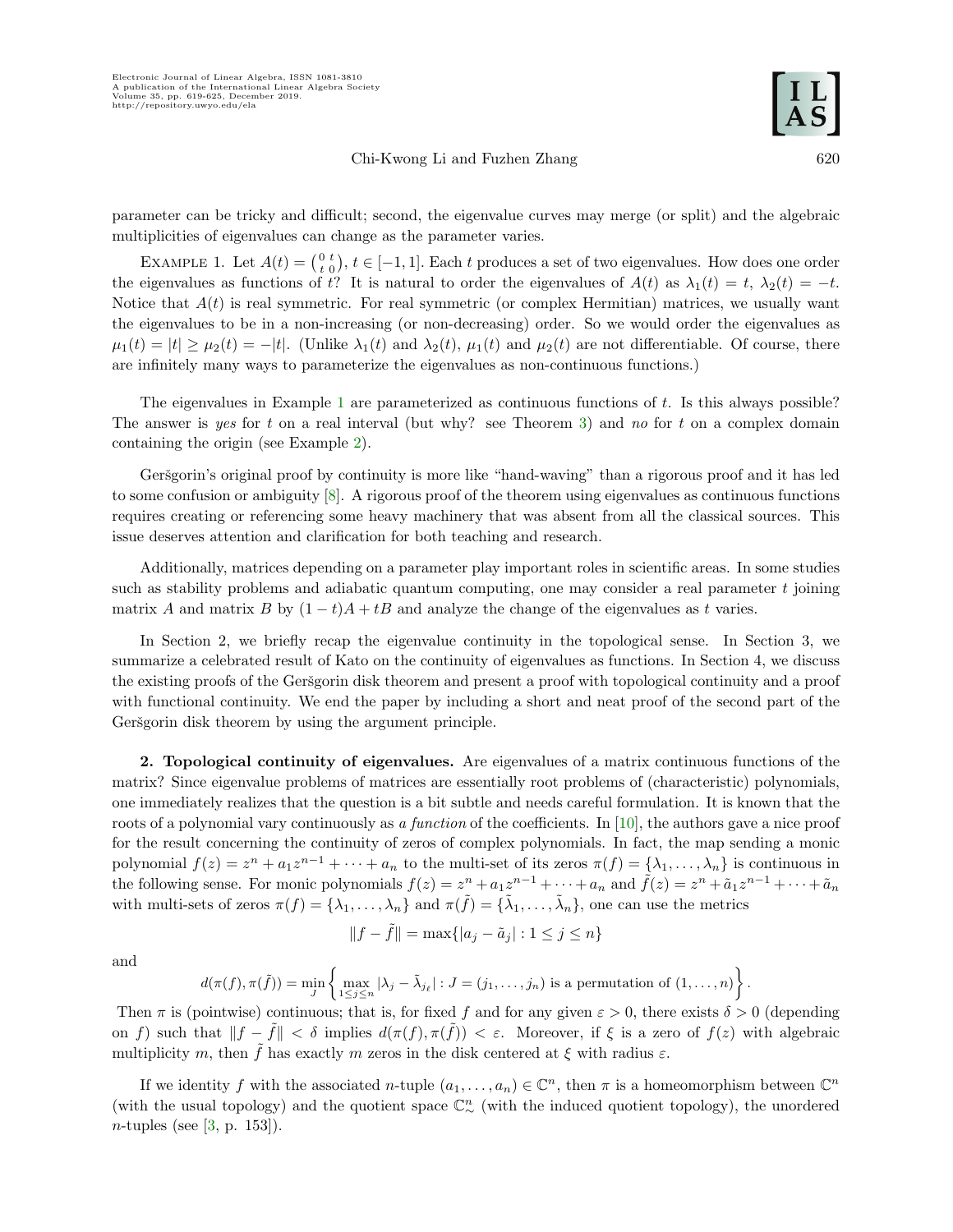#### 621 Eigenvalue Continuity and Geršgorin's Theorem

Applying this result to matrices, one gets the eigenvalue continuity as the eigenvalues of an  $n \times n$  matrix A are the zeros of the characteristic polynomial

$$
p_A(z) = \det(zI - A) = z^n + a_1 z^{n-1} + \dots + a_n,
$$

where  $a_j$  is  $(-1)^j$  times the sum of the  $j \times j$  principal minors of A.

To be more specific, with  $M_n$  for the space of  $n \times n$  complex matrices, we consider the eigenvalue function  $\sigma: M_n \to \mathbb{C}_{\infty}^n$  that maps a matrix  $A \in M_n$  to its spectrum  $\sigma(A) \in \mathbb{C}_{\infty}^n$ . For the continuity of  $\sigma$ , we can use any (fixed) norm  $\|\cdot\|$  on  $M_n$ .

The function  $\sigma$  is continuous, i.e., for fixed  $A \in M_n$  and for any given  $\varepsilon > 0$ , there is  $\delta > 0$  (depending on A) such that  $d(\sigma(A), \sigma(\overline{A})) < \varepsilon$  whenever  $||A - \overline{A}|| < \delta$ . Such an eigenvalue continuity may be referred to as eigenvalue topological continuity or eigenvalue matching continuity. Thus, eigenvalues are always continuous in the topological sense.

A nice proof regarding eigenvalue topological continuity for the discrete case (i.e., matrix sequences) is available in  $[1, pp. 138-140]$ . The same continuity of eigenvalues is also studied in  $[13, p. 121]$  by using Schur triangularization and compactness of the unitary group. Closely related to eigenvalue continuity are eigenvalue perturbation (variation) results with norm bounds involving the entries of matrices (see [\[18,](#page-7-10) [21\]](#page-7-11) and [\[13,](#page-7-9) p. 563, Appendix D]).

There is another possible way of thinking of the eigenvalue continuity problem. Let  $A(t)$  be a family of  $n \times n$  matrices depending continuously on a parameter t over a domain in the complex plane or on a real interval. Then do there exist n continuous complex functions of t that represent eigenvalues of  $A(t)$ ? We discuss the question in the next section.

3. Parametrization of eigenvalues as continuous functions. In some applications, one needs to consider a continuous function  $A: D \to M_n$ , where  $A(t) \in M_n$  and D is a certain subset of  $\mathbb C$  (say, a domain); and one wants to parametrize the eigenvalues of  $A(t)$  as n continuous functions  $\lambda_1(t), \ldots, \lambda_n(t)$  with  $t \in D$ . We refer to such continuity as *eigenvalue functional continuity* provided there exist  $n$  continuous functions of t that represent eigenvalues of  $A(t)$ .

Eigenvalue functional continuity is widely used in the proof of the second part of the Geršgorin disk theorem; similar ideas are needed in the perturbation theory of Hermitian matrices, stable matrices, etc. However, such a parametrization is not always possible over a complex domain([\[3,](#page-7-7) p. 154], [\[15,](#page-7-12) p. 64; p. 108]).

<span id="page-3-0"></span>EXAMPLE 2. Let  $A(t) = \begin{pmatrix} 0 & 1 \\ t & 0 \end{pmatrix}$ ,  $t \in D = \{z \in \mathbb{C} : |z| < 1\}$ . It is impossible to have two continuous functions  $\lambda_1(t), \lambda_2(t)$  on D representing the eigenvalues of  $A(t)$ . This is because each eigenvalue  $\lambda$  of  $A(t)$ satisfies  $\lambda^2 = t$ ; thus, the desired continuous functions  $\lambda_1(t)$  and  $\lambda_2(t)$  have to satisfy  $(\lambda_1(t))^2 = (\lambda_2(t))^2 = t$ for all t on the open unit disk, which is impossible (as is known, there is no continuous function  $f$  on a disk D containing the origin such that  $(f(z))^2 = z$  for all  $z \in D$ ).

However, as  $t \to 0$ ,  $A(t)$  approaches  $A(0) = \begin{pmatrix} 0 & 1 \\ 0 & 0 \end{pmatrix}$  (entrywise), which has repeated eigenvalue 0. Any small disk that contains the origin will contain two eigenvalues of  $A(t)$  when t is close enough to 0. (This is what topological continuity means.)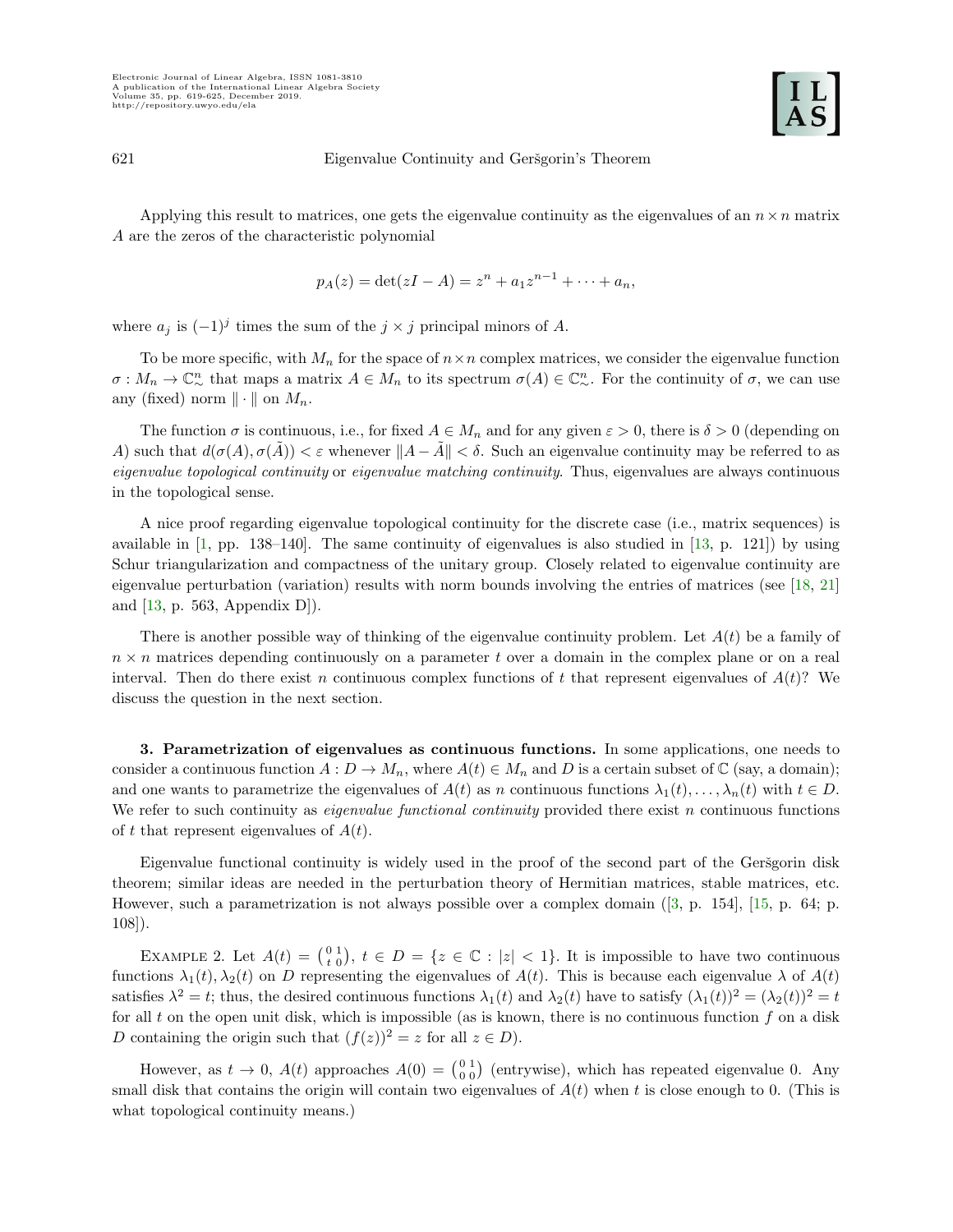### Chi-Kwong Li and Fuzhen Zhang 622

The difference between topological continuity and functional continuity is that the eigenvalues (as a whole) are always topologically continuous but need not be continuous as individual functions. The two continuities for  $A(t)$  are equivalent when the parameter t belongs to a real interval (see [\[3,](#page-7-7) [15\]](#page-7-12)).

In [\[15,](#page-7-12) p. 109, Theorem 5.2], the following remarkable result is shown.

<span id="page-4-0"></span>THEOREM 3. (Kato, 1966) Suppose that  $D \subset \mathbb{C}$  is a connected domain and that  $A : D \to M_n$  is a continuous function. If (1) D is a real interval, or (2)  $A(t)$  has only real eigenvalues, then there exist n eigenvalues (counted with algebraic multiplicities) of  $A(t)$  that can be parameterized as continuous functions  $\lambda_1(t), \ldots, \lambda_n(t)$  from D to C. In the second case, one can set  $\lambda_1(t) \geq \cdots \geq \lambda_n(t)$ .

The study of eigenvalue functional continuity can be traced back at least as early as 1954 [\[23\]](#page-7-13). Rellich [\[24,](#page-7-14) p. 39] showed that individual eigenvalues are continuous functions when the matrices are Hermitian (in such case all eigenvalues are necessarily real). In his well-received book, Kato [\[15,](#page-7-12) p. 109] showed that topological continuity implies functional continuity when the parameter is restricted to a real interval or if all the eigenvalues of the matrices are real, i.e., Theorem [3.](#page-4-0)

It is tempting to extend Kato's result on a real interval for the parameter to a domain (with interior points) on the complex plane. However, this is impossible. Let  $z_0 \neq 0$  and let  $D_{z_0}$  be an open disk centered at  $z_0$  that does not contain the origin. Considering  $A(z) = \begin{pmatrix} 0 & 1 \ z - z_0 & 0 \end{pmatrix}$ ,  $z \in D_{z_0}$ , we see that there does not exist a continuous eigenvalue function of  $A(z)$  on  $D_{z_0}$ . Suppose, otherwise, there is a continuous eigenvalue function  $\lambda(z)$  on  $D_{z_0}$ , then  $(\lambda(z))^2 = z - z_0$  for all  $z \in D_{z_0}$ . This leads to a continuous function  $f(z) = \lambda(z + z_0)$ defined on the open unit disk  $D = \{z \in \mathbb{C} : |z| < 1\}$  such that  $(f(z))^2 = z$  for all  $z \in D$ , a contradiction.

So, in a sense, the result of Kato is the best possible with respect to eigenvalue functional continuity.

4. Proofs of the Geršgorin disk theorem. Geršgorin's disk theorem is a useful result for estimating and localizing the eigenvalues of a matrix. Usually and traditionally, the second part of the theorem is proved by considering the matrix  $A(t) = A_0 + t(A - A_0)$  (where  $A_0$  is the diagonal matrix that has the same main diagonal as A) and by using eigenvalue continuity (see [\[6\]](#page-7-15),  $[11, p. 23]$ ,  $[12, p. 345]$ ,  $[14, p. 74]$ ,  $[17, p. 23]$ 372], [\[20,](#page-7-19) p. 499], [\[22,](#page-7-2) p. 55], [\[26,](#page-7-20) p. 169], [\[27,](#page-7-3) p. 8], [\[28,](#page-7-4) p. 72]), and [\[29,](#page-7-21) p. 70]). However, in these references, it is not always clear which types of eigenvalue continuity conditions were used. If it is topological continuity, then one needs to add some details in the proofs to justify why the total number of eigenvalues in an isolated region remains the same when  $t$  increases from 0 to 1 (note that the algebraic multiplicity of an eigenvalue may change); if it is functional continuity (which is the case in most texts), then it would be nice to state Kato's result (or other references) as evidence of the existence of continuous functions that represent the eigenvalues. In the following, we state the Gersgorin disk theorem and give two different proofs. One (Proposition 5) uses eigenvalue functional continuity (Kato's theorem) and exploits the fact that a continuous function takes a connected set into a connected set; the other (Proposition 6) uses eigenvalue topological continuity and exploits the fact that a continuous function on a compact set is uniformly continuous. In the latter, we completely avoid the continuity of each eigenvalue as a function.

THEOREM 4. (Geršgorin [\[9\]](#page-7-0), 1931) Let  $A = (a_{ij}) \in M_n$  and define the disks

$$
D_i = \{ z \in \mathbb{C} : |z - a_{ii}| \leq \sum_{j \neq i} |a_{ij}| \}, \quad i = 1, ..., n.
$$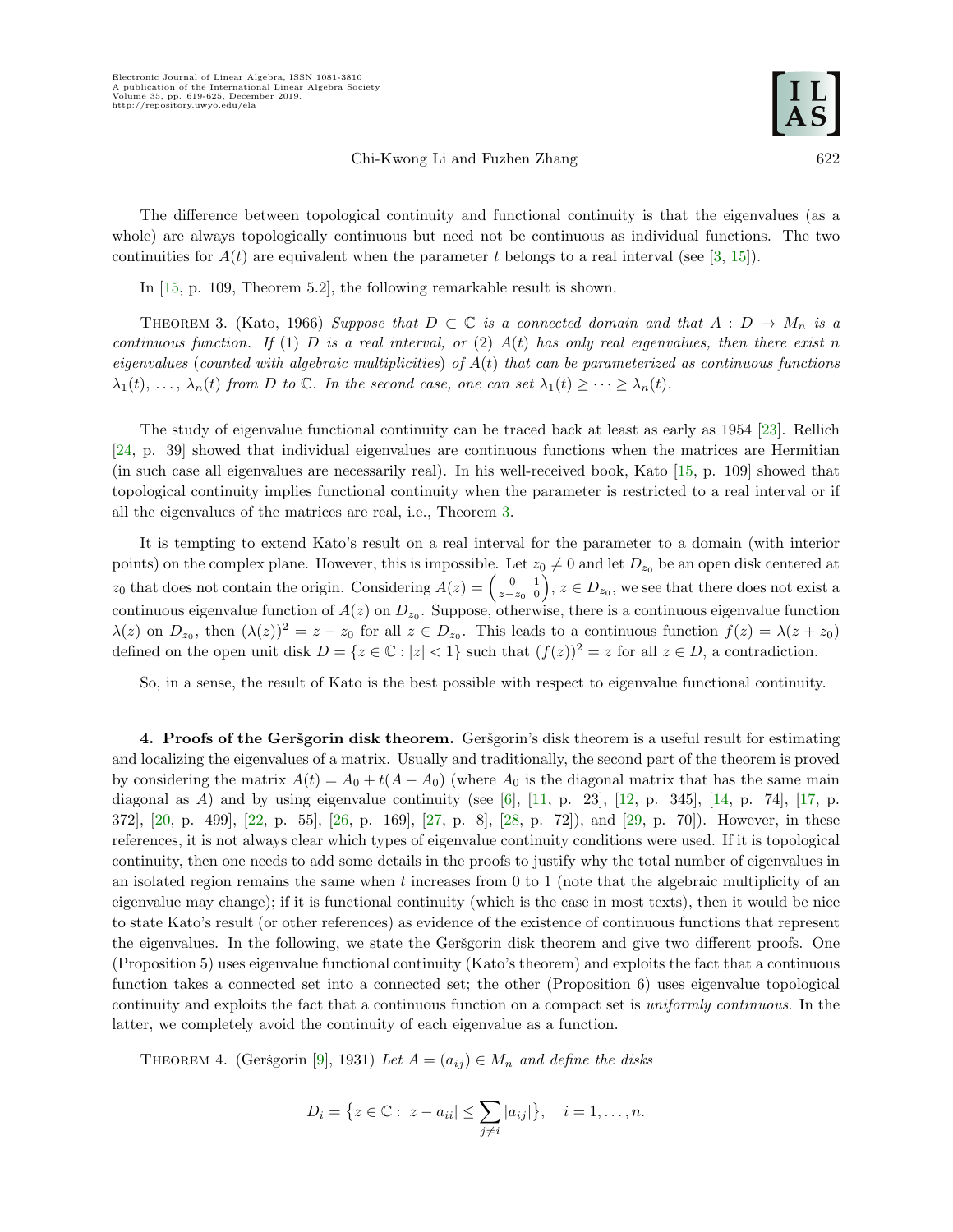# 623 Eigenvalue Continuity and Geršgorin's Theorem

Then: (1) All eigenvalues of A are contained in the union  $\cup_{i=1}^n D_i$ . (2) If  $\cup_{i=1}^n D_i$  is the union of k disjoint connected regions  $R_1, \ldots, R_k$ , and  $R_r$  is the union of  $m_r$  of the disks  $D_1, \ldots, D_n$ , then  $R_r$  contains exactly  $m_r$  eigenvalues of A,  $r = 1, \ldots, k$ .

Part  $(1)$  says that every eigenvalue of A is contained in a Geršgorin disk. Its proof is easy, standard, and omitted here. Part  $(2)$  is immediate from Propositions [5](#page-5-0) and [6.](#page-5-1) We call a union of some Geršgorin disks a Geršgorin region (which in general need not be connected). In particular, the singletons of diagonal entries are degenerate Geršgorin regions. By a *curve* we mean the image (range) of a continuous map from a real closed interval to the complex plane  $\gamma : [a, b] \mapsto \mathbb{C}$ .

<span id="page-5-0"></span>PROPOSITION 5. Let  $A = (a_{ij}) \in M_n$  and let  $A(t) = A_0 + t(A - A_0)$ , where  $t \in [0,1]$  and  $A_0 =$ diag  $(a_{11}, \ldots, a_{nn})$ . Then each continuous eigenvalue curve of  $A(t)$  lies entirely in a connected Geršgorin region of A.

*Proof.* By Kato's result (Theorem [3\)](#page-4-0), there exists a selection of n eigenvalues  $\lambda_1(t), \ldots, \lambda_n(t)$  of  $A(t)$ that are continuous functions in t on the real interval  $[0, 1]$ . Moreover, part (1) of the Geršgorin disk theorem ensures that  $\lambda_1(t), \ldots, \lambda_n(t)$  are contained in  $\cup_{i=1}^k R_i$  for every  $t \in [0,1]$ , and each set  $\lambda_j([0,1])$  is connected.

Let  $r \in \{1, \ldots, k\}$ . Since  $R_r$  comprises  $m_r$  disks (not necessarily different) whose centers are  $m_r$  elements of the diagonal matrix  $A_0$ ,  $m_r$  of the continuous eigenvalue curves  $\lambda_1(t), \ldots, \lambda_n(t)$  are in  $R_r$  at  $t = 0$ . If  $\lambda_j(0) \in R_r$ , then the connected set

$$
\lambda_j([0,1]) = \lambda_j([0,1]) \cap \cup_{i=1}^k R_i = (\lambda_j([0,1]) \cap R_r) \cup (\lambda_j([0,1]) \cap \cup_{i \neq r}^k R_i)
$$

is the union of two disjoint closed sets, the first of which is nonempty. Therefore, the second set is empty, and hence,  $\lambda_i([0,1]) \subset R_r$ .  $\Box$ 

The following proposition considers the eigenvalues as a whole in a Gersgorin region rather than focusing on an individual eigenvalue as a function. That is, we use eigenvalue topological continuity and avoid entirely (the difficult issue of) eigenvalue functional continuity (which is not needed) to prove the assertion.

<span id="page-5-1"></span>PROPOSITION 6. Let  $A = (a_{ij}) \in M_n$  and let  $A(t) = A_0 + t(A - A_0)$ , where  $t \in [0,1]$  and  $A_0 =$ diag  $(a_{11}, \ldots, a_{nn})$ . Then a connected Geršgorin region of A contains the same number of eigenvalues of  $A(t)$  for all  $t \in [0,1]$ .

*Proof.* Every entry of  $A(t)$  is a continuous function of  $t \in [0, 1]$  and each Geršgorin disk of  $A(t)$   $(0 \le t \le 1)$ is contained in a Geršgorin disk of  $A = A(1)$  with the same corresponding center. Let  $R_r$ ,  $r = 1, \ldots, k$ , be the connected Geršgorin regions of A. (The number of connected Geršgorin regions for  $A(t)$  may vary depending on t.) Suppose that  $R_r$  contains  $m_r$  diagonal entries of A, i.e.,  $m_r$  eigenvalues of  $A_0 = A(0)$ (counted with algebraic multiplicities). We claim that  $R_r$  contains  $m_r$  eigenvalues of  $A(t)$  for all  $t \in [0,1]$ (that is, the sum of the algebraic multiplicities of the eigenvalues of  $A(t)$  remains constant on each connected Geršgorin region of A as t varies from 0 to 1).

Since the eigenvalues are topologically continuous over the compact set  $[0, 1]$ , the continuity is uniform. To be precise, the map  $\varphi : [0,1] \mapsto \mathbb{C}_{\infty}^n$  defined by  $\varphi(t) = \sigma(A(t))$  is uniformly continuous.

Let  $\varepsilon > 0$  be such that  $|x - y| > 2\varepsilon$  for all x, y lying in any two disjoint Geršgorin regions of A. There is  $\delta > 0$  (depending only on  $\varepsilon$ ) such that for any  $t_1$  and  $t_2$  satisfying  $0 \le t_1 < t_2 \le 1$  and  $t_2 - t_1 < \delta$ , the eigenvalues of  $A(t_1)$  and  $A(t_2)$  can be labeled as  $\lambda_1, \ldots, \lambda_n$  and  $\mu_1, \ldots, \mu_n$  such that  $|\lambda_j - \mu_j| < \varepsilon$  for  $j = 1, \ldots, n$ .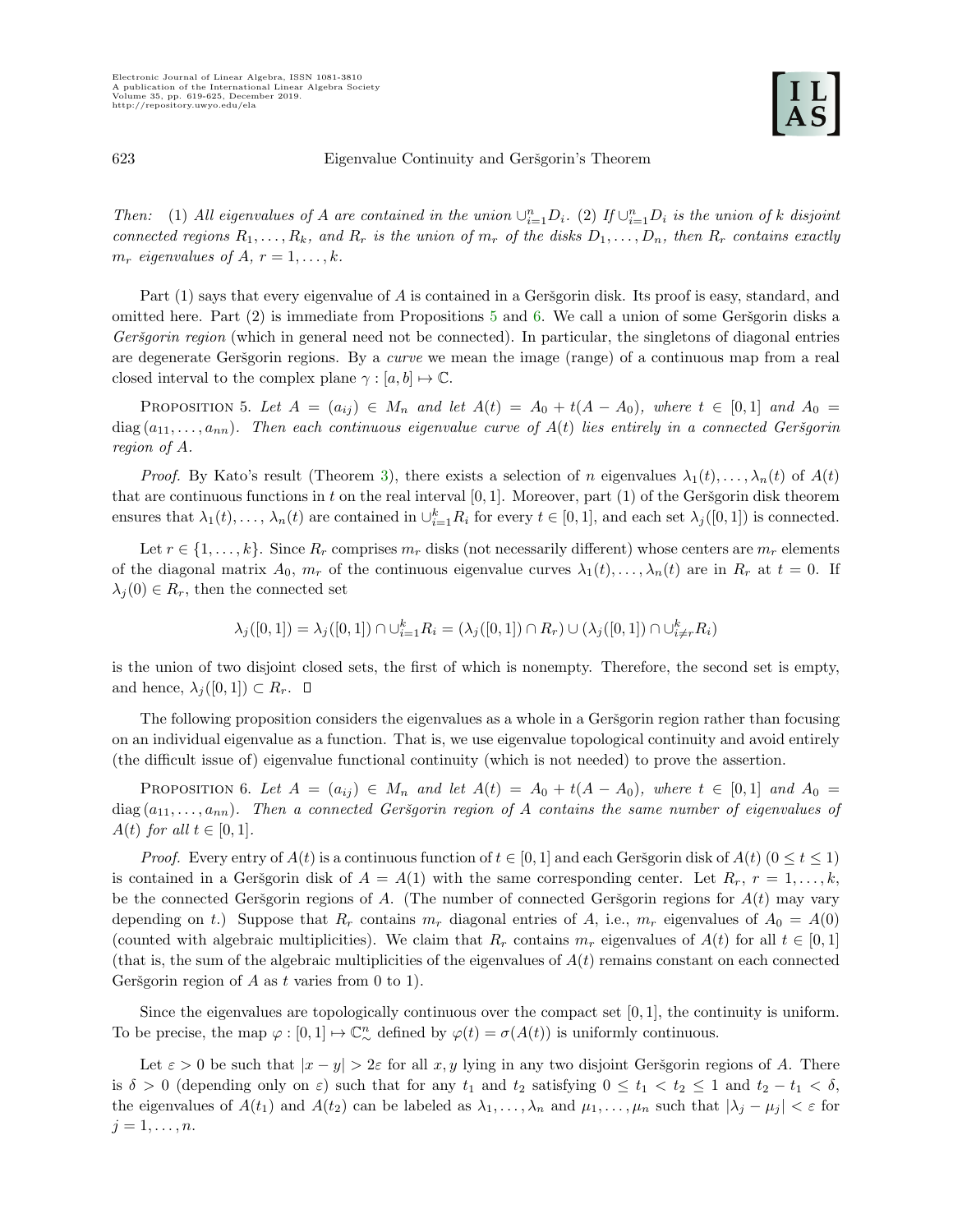## Chi-Kwong Li and Fuzhen Zhang 624

We divide the interval [0, 1] into N subintervals:  $0 = t_0 < t_1 < \cdots < t_N = 1$  such that  $t_i - t_{i-1} < \delta$ for  $i = 1, \ldots, N$ . We show that on each of the intervals  $A(t)$  has  $m_r$  eigenvalues in  $R_r$  for  $t \in [t_i, t_{i+1}]$ ,  $i = 0, 1, \ldots, N - 1.$ 

By assumption,  $A(t_0) = A_0 = A(0)$  has exactly  $m_r$  eigenvalues in  $R_r$ . For any  $t \in [t_0, t_1]$ , since  $t-t_0 < \delta$ ,  $A(t)$  has exactly  $m_r$  eigenvalues each of which is located in some disk centered at an eigenvalue of  $A(t_0)$  with radius  $\varepsilon$ . By our choice of  $\varepsilon$ , all the  $m_r$  eigenvalues of  $A(t)$  are contained in  $R_r$  (i.e., not in other regions) for all  $t \in [t_0, t_1]$ .

Because  $t_2 - t_1 < \delta$ , for any  $t \in [t_1, t_2], A(t)$  has exactly  $m_r$  eigenvalues that are close (with respect to ε) to the  $m_r$  eigenvalues of  $A(t_1)$  in  $R_r$ . Again, by our choice of ε, all these  $m_r$  eigenvalues of  $A(t)$  are also contained in  $R_r$  for all  $t \in [t_1, t_2]$ .

Repeating the arguments for  $[t_2, t_3], \ldots, [t_{N-1}, t_N]$ , we see that  $A(t)$  has exactly  $m_r$  eigenvalues in  $R_r$ for each  $t \in [0,1]$ . Thus,  $A(t_N) = A(1) = A$  has exactly  $m_r$  eigenvalues in the region  $R_r$ .  $\Box$ 

5. A proof of Geršgorin theorem using the argument principle. The Geršgorin disk theorem is a statement about counting eigenvalues according to their algebraic multiplicities; it is essentially about counting zeros of a polynomial that depends on a parameter. Thus, Rouché's theorem would be a much more natural and effective tool since it focuses squarely on what the theorem says about numbers of eigenvalues. This approach does not require the parameter t to be real and it does not need the concept of any eigenvalue continuity, functional or topological.

There is a short and neat proof of the second part of the Gersgorin disk theorem that uses the argument principle. This approach was adopted in the second edition of Horn and Johnson's book Matrix Analysis  $[13, p. 389]$  $[13, p. 389]$  (see also  $[25, p. 103]$ ), while the proof by continuity used in the first edition  $[12, p. 345]$  was abandoned.

Let  $\Gamma$  be a simple contour in the complex plane that surrounds the Gersgorin region to be considered. Let  $p_t(z)$  be the characteristic polynomial of  $A(t)$  for each given  $t \in [0,1]$ . By the argument principle [\[7,](#page-7-23) p. 123], the number of zeros (counted with algebraic multiplicities) of  $p_t(z)$  inside  $\Gamma$  is

$$
m(t) = \frac{1}{2\pi i} \oint_{\Gamma} \frac{p_t'(z)}{p_t(z)} dz.
$$

On the other hand,  $f(t, z) := \frac{p'_t(z)}{p_t(z)}$  $\frac{p_t'(z)}{p_t(z)}$  is a continuous function from  $[0,1] \times \Gamma$  to  $\mathbb{C}$ . By Leibniz's rule [\[7,](#page-7-23) p. 68],  $m(t)$  is a continuous function on [0, 1]. As  $m(t)$  is an integer, it has to be a constant. Thus,  $m(0) = m(1)$ , which is the number of eigenvalues of  $A$  in the Gersgorin region.

Similar ideas using Rouché's theorem or winding numbers have been employed in the study of localization for nonlinear eigenvalue problems [\[4,](#page-7-24) [5,](#page-7-25) [11\]](#page-7-16). Eigenvalues as functions deserve study and it is an interesting (and classical) problem. There is a well-developed theory on the smoothness of roots of polynomials (see [\[2\]](#page-7-26), [\[15,](#page-7-12) Chap. II, §4], [\[16\]](#page-7-27), and [\[19\]](#page-7-28)).

Acknowledgments. This work was initiated by a talk given by the second author at the International Conference on Matrix Theory with Applications - Joint meeting of "International Research Center for Tensor and Matrix Theory (IRCTM)", Shanghai University, China, and "Applied Algebra and Optimization Research Center (AORC)", Sungkyunkwan University, South Korea, at the Shanghai University, December